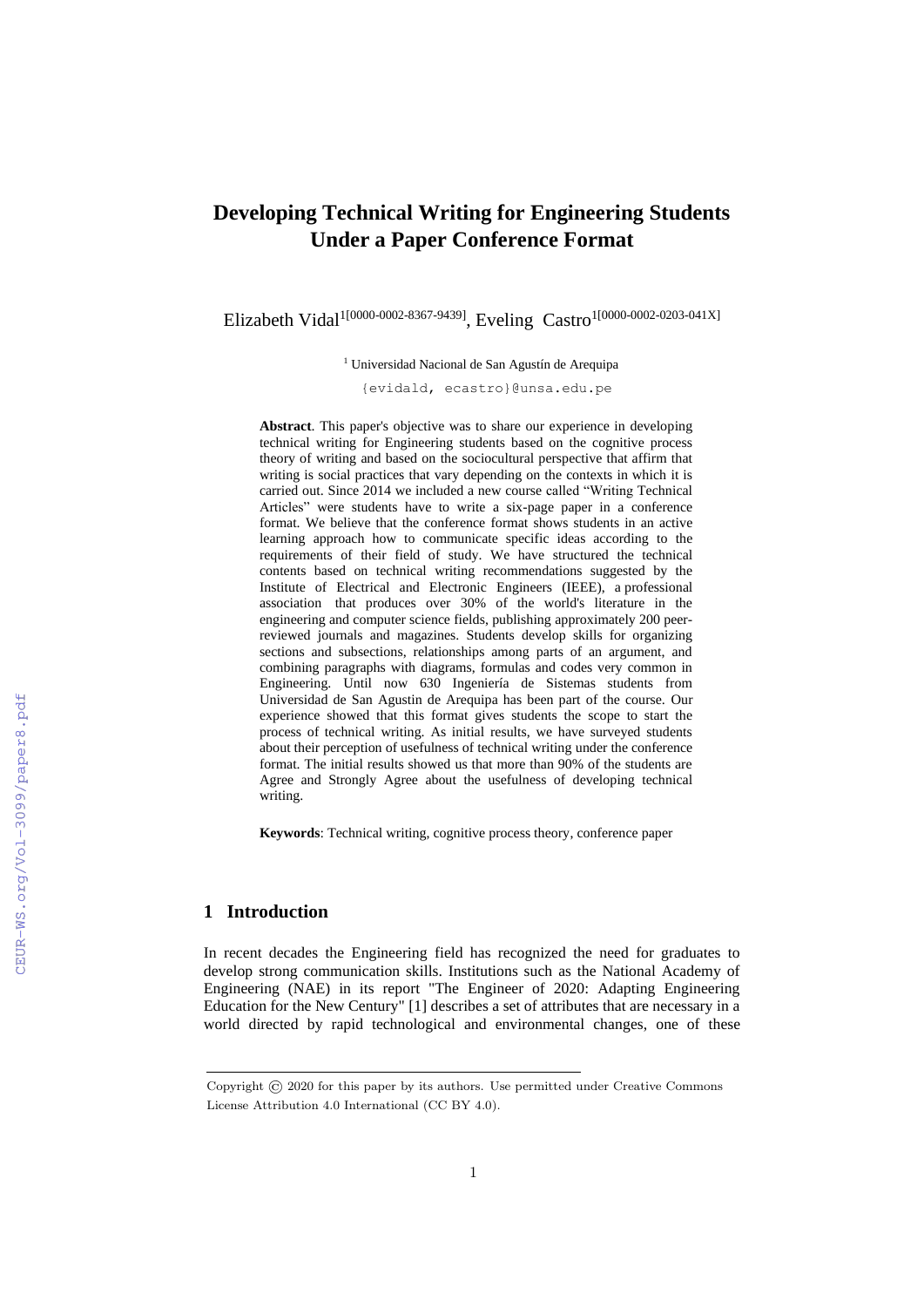attributes refers to communication. International accreditation institution for Engineering programs like ABET (Accreditation Board for Engineering and Technology) requires that programs must include for student outcomes the ability to communicate effectively: orally and written [2]. Engineering discipline has generated theoretical and empirical studies presenting suggestions for curriculum design, interdisciplinary courses, integrated programs, and a variety of support systems, including writing and communication centers and online resources to emphasize communication instruction in engineering [3-6]. Donnell, Aller & Kedrowicz [7] focused an important study on identifying why the industry considers these skills to be weak. They found that part of the disparity arises because the communication tasks that engineering students perform at university differ significantly from the writing situations (audiences, purposes, and occasions) that engineering graduates encounter in the industry.

From the literature review Solé et al. [8] affirms that students are used to responding to simple writing demands that primarily require writing for a single recipient - the professor - and with the objective of demonstrating what they learned. Also Catelló [9] presented as the main difficulties faced by university students regardless of the type of text and the disciplinary area: (a) lack of knowledge of the nature of the written composition process (b) lack of knowledge of structural characteristics of academic texts and the useful strategies to produce them. Students do not know the differences between a report, a personal comment or between a bibliographic review and a synthesis or a technical paper for a conference. Also Rienecker and Jörgensen [10] stressed that writing to meet the expectations of university education contexts requires having a set of competencies that go beyond the basic learning acquired in primary or secondary education. They have shown that the skills necessary to master the writing of higher studies are not acquired spontaneously. Authors affirm that writing requires an instructional process. Under these context our work seeks to answer the research question: Is it possible to develop technical writing skills in Engineering under the conference paper format?.

The course "Writing Technical Articles" was implemented since 2014 at the Escuela Profesional de Ingeniería de Sistemas at Universidad Nacional de San Agustin de Arequipa [11]. The activities of the course were designed based under the cognitive process theory of writing [12] and taking as foundation technical writing standards for Engineering. Technical writing recommendations are long stablished by the Institute of Electrical and Electronic Engineers (IEEE) [13] that produces over 30% of the world's literature in the electrical and electronics engineering and computer science fields, publishing approximately 200 peer-reviewed journals and magazines..

## **2 Background**

Hayes and Flower [10] developed the cognitive theory process of writing where they identified three main activities in the writing processes: planning, translating and reviewing. Planning takes the writing assignment and produces a conceptual plan for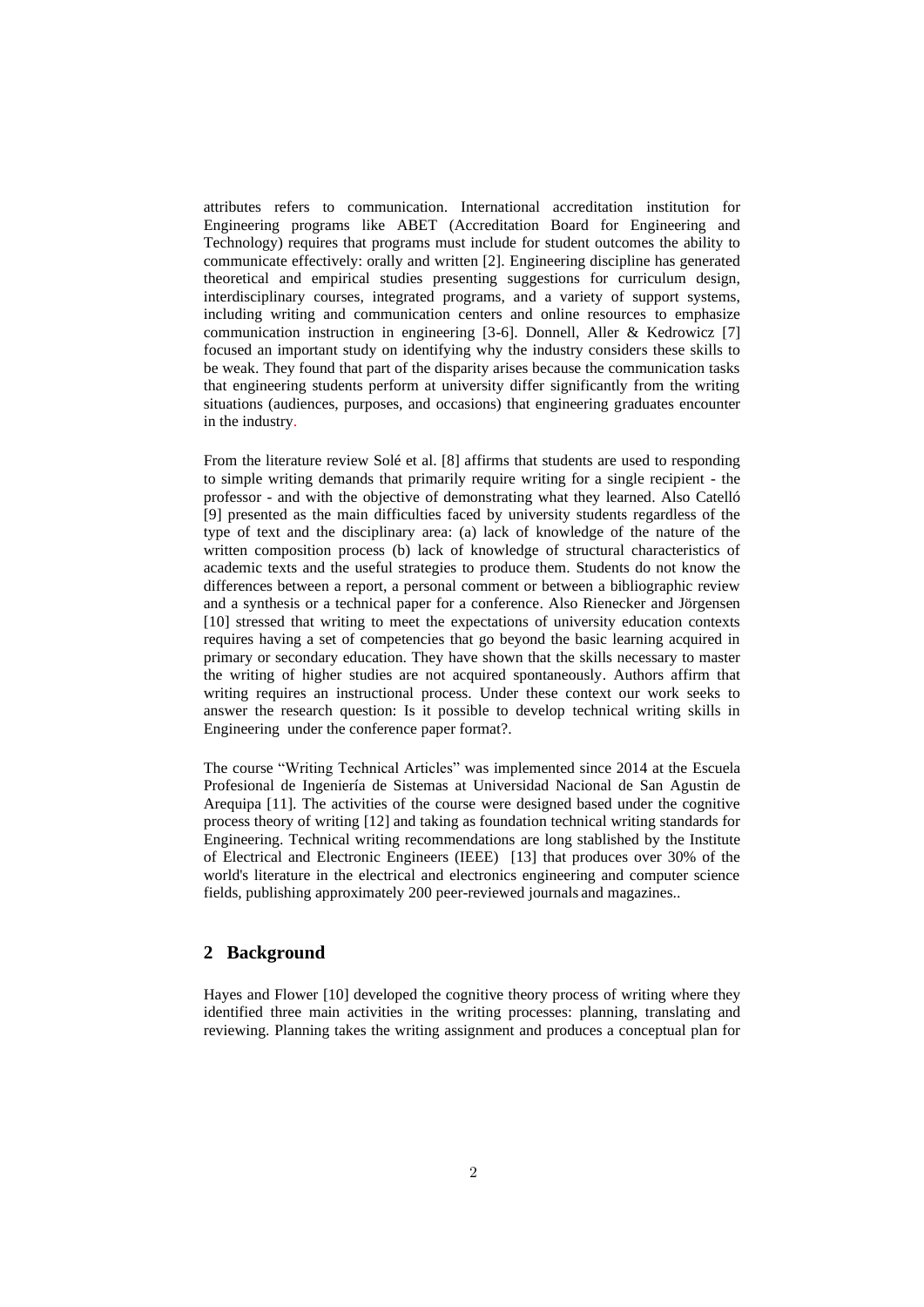the document as output. Planning includes sub-activities of generating ideas, organizing those ideas logically, and determining what effects one wants to achieve. Translating takes the conceptual plan for the document and produces text expressing the planned content. In reviewing, the text produced so far is read, with modifications to improve it (revise) or correct errors. Hayes and Flower [12] presented evidence that these processes are frequently interleaved in actual writing, authors may be planning for the next section even as they produce already-planned text; they may read what they have written and detect errors and change their goals and plans for the next section. Hayes and Flowers affirm that writing involves complex problem solving. From the social cultural perspective knowledge is conceived as a cultural and discursive fact, a social construction that the human community has made, with the rational instrument of language [14]. Education must be understood by the activity of production and communication of knowledge in different disciplinary fields. This assumption implies for our work the need to teach the particularities of the production of the texts that circulate in the disciplinary field of Engineering.

The Institute of Electrical and Electronic Engineers (IEEE) [13] is a professional association for Electronic Engineering and Electrical Engineering . It is the world's largest association of technical professionals with more than 423,000 members in over 160 countries. Its objectives are the educational and technical advancement. IEEE produces 200 peer-reviewed journals and magazines. IEEE publishes more than 1,200 leading-edge conference proceedings every year. IEEE has standards and recommendations for technical writing [15]. It identifies three main blocks: macro level, micro-level, and paragraph [15] *Macro-level:* determine a document's purpose. IEEE highlights: (a) Organization of sections and subsections, (b)Relationships among parts of an argument, (c) Formatting and (d)Navigational aids. Sectioning a document involves identifying argumentative units of similar scope or size that have some logical relationship. In research reports, for example, sections are often named using scientific argument terms that research communities tend to recognize such as: "Abstract", "Introduction", "Related Work", "Background", "Method," "Analysis," and "Result." **Micro-level**: is related to carrying out the document's purpose. IEEE highlights (a) Choosing words and phrases in sentences, (b) Recognizing the function of words and expressions (c) Writing in regular sentence patterns, and (d) Including linguistic cues to indicate the structure of an argument. Writing at the micro-level is about identifying the immediate purpose of a sentence related to the sentences around it. The reader should feel an argumentative "flow" as they read a document that moves along unambiguously from point to point. There are five parameters to consider in the micro-level: unity, coherence, emphasis, clarity, and concision [15]. *The paragraph* between the macro and micro-level in a document, there is an intermediate level: the paragraph. paragraph is a block of text that functions to group statements that have some logical relationship so that they can be understood together. Less textually dense alternatives to paragraphs at this level are lists, tables, pictures, illustrations, charts, graphs, diagrams, formulas and codes. Each of these can be used effectively to make argumentative points, and each requires specialized literacy to access.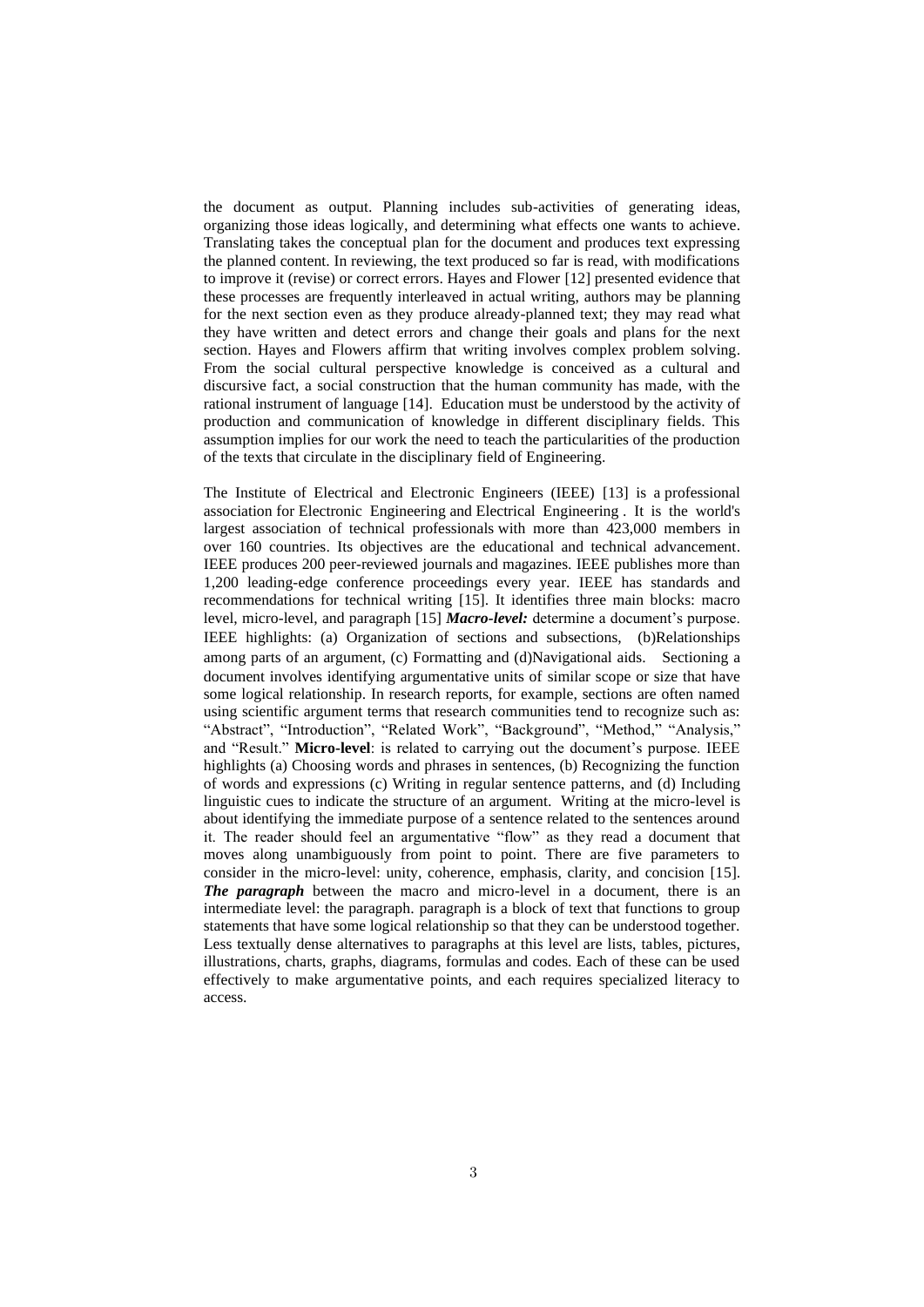#### **3 Methodology**

#### **3.1 Description**

The course of Writing Technical Articles was added to the curriculum of the Escuela Profesional de Ingeniería de Sistemas [11] at the Universidad Nacional de San Agustin de Arequipa in 2014. The course has 17 weeks duration. It is taught in the 3rd semester. It has two lecture hours per week. The design of the course has been developed based on the cognitive process of writing [12] and following IEEE technical writing recommendation [15] since the authors agree that writing is social practices that vary depending on the contexts in which it is carried out. The topics taught in the course are listed in Table 1. From the 17 weeks of classes only six are dedicated to developing the topics shown in Table 1. the rest of the time is devoted mostly to a dynamic and iterative process of translating and reviewing. Students are asked to deliver incremental drafts and they receive continue feedback.

**Table 1.** Topics of the Course

| <b>IEEE Main Blocks</b> | Course Topic – IEEE                                            |  |  |  |  |  |
|-------------------------|----------------------------------------------------------------|--|--|--|--|--|
| Macro Level             | Unit 1: Overview                                               |  |  |  |  |  |
|                         | Why is Technical writing important<br>1.1                      |  |  |  |  |  |
|                         | 1.2 What is a Call for papers                                  |  |  |  |  |  |
|                         | IEEE conference paper format – navigational aids<br>1.3        |  |  |  |  |  |
|                         | 1.4 Parts of the article                                       |  |  |  |  |  |
| Micro Level             | Unit 2: Planning                                               |  |  |  |  |  |
|                         | 2.1 Keywords, synonyms and related terms                       |  |  |  |  |  |
|                         | 2.2 Implementing the search strategy and search parameters     |  |  |  |  |  |
|                         | 2.3 Searching information: Scopus, Web of Science, IEEE Xplore |  |  |  |  |  |
|                         | 2.4 Credibility and reliability of sources of data             |  |  |  |  |  |
|                         | 2.4 Critical Reading                                           |  |  |  |  |  |
|                         | 2.5 The writing plan                                           |  |  |  |  |  |
| Paragraph               | Unit 3: Technical Writing                                      |  |  |  |  |  |
|                         | 3.1. Writing sentences and paragraphs                          |  |  |  |  |  |
|                         | 3.2. Tables, images, diagrams, formulas and codes              |  |  |  |  |  |
|                         | 3.3. References and citation in IEEE format with Mendeley      |  |  |  |  |  |
|                         | 3.4. Developing unity, coherence, emphasis and clarity         |  |  |  |  |  |
|                         | 3.5. Writing Related Works                                     |  |  |  |  |  |
|                         | 3.6. Writing the Proposal                                      |  |  |  |  |  |
|                         | 3.7. Writing Abstract, Introduction and Conclusion             |  |  |  |  |  |
|                         |                                                                |  |  |  |  |  |

#### **3.2 The conference paper format**

Throughout the semester, each student writes a technical paper. Each student is assigned the topic and also the title in the first week. Each topic has been formulated in order to give students knowledge about the scope of the software engineering field and its impact on a global and social context and to motivate them. The final paper only will have six pages, with a minimum of 20 references. There are five reviews throughout the semester. Students deliver incremental drafts of the paper. The description of the deliverables are shown in Table 2.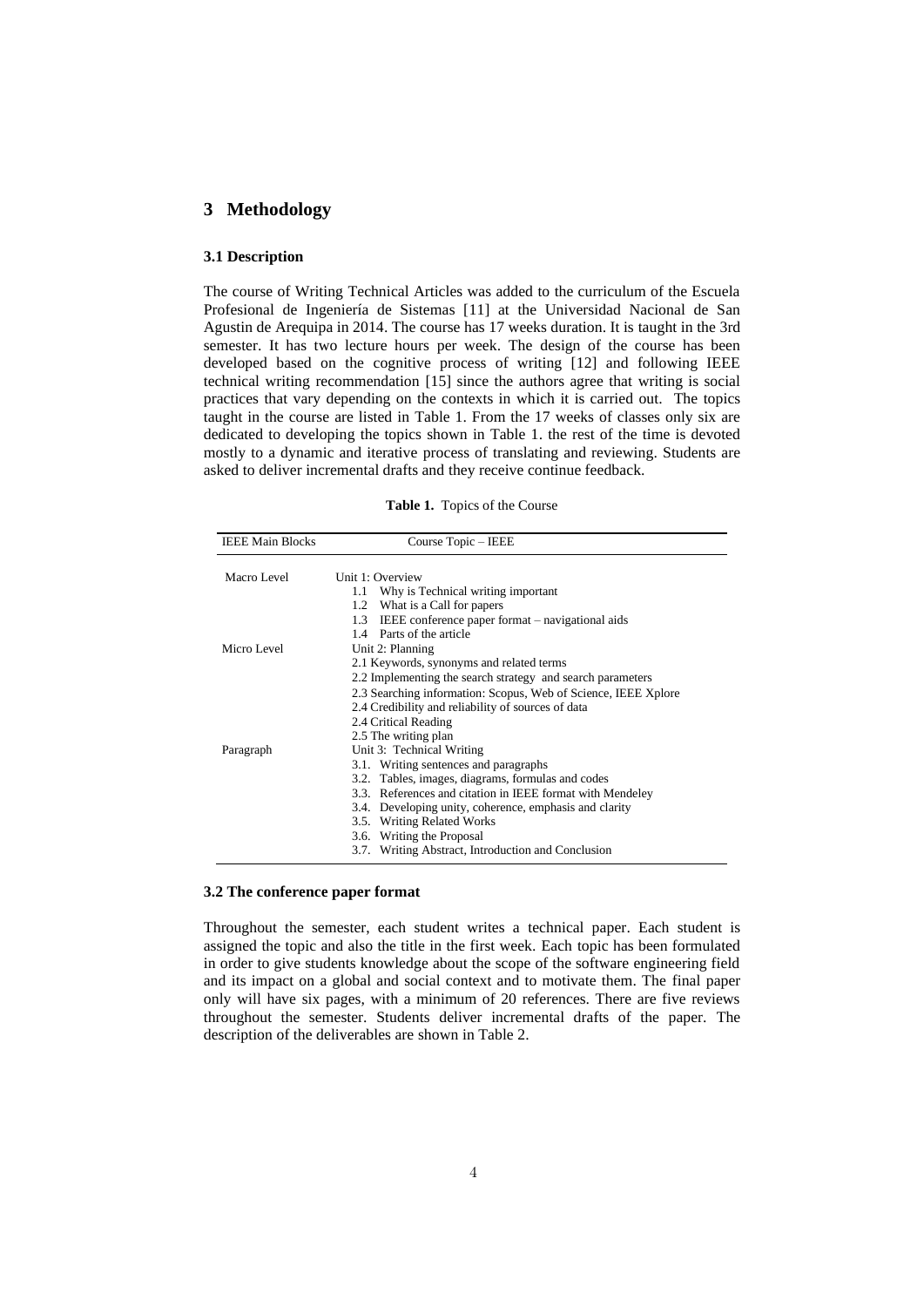As we have set in the background section writing academic texts is a complex cognitive process that requires intense cognitive activity. In a specific field like Engineering, writing a conference paper to show a new design, a prototype or a new software is an important professional skill. The process of writing requires described in our experience requires students to search for information, select the one that they consider most relevant after a critical reading, organize this information for propose a writing plan, to write according to the writing plan and rehearse various formulations on the paper. The process that we have just described involves planning, writing (translating) and review activities that, in general, do not occur in a linear way (Fig. 1).



Fig. 1. (a) The main activities of developed in the course for writing the paper are iterative and dynamic. (b) There is relation with the cognitive process theory of writing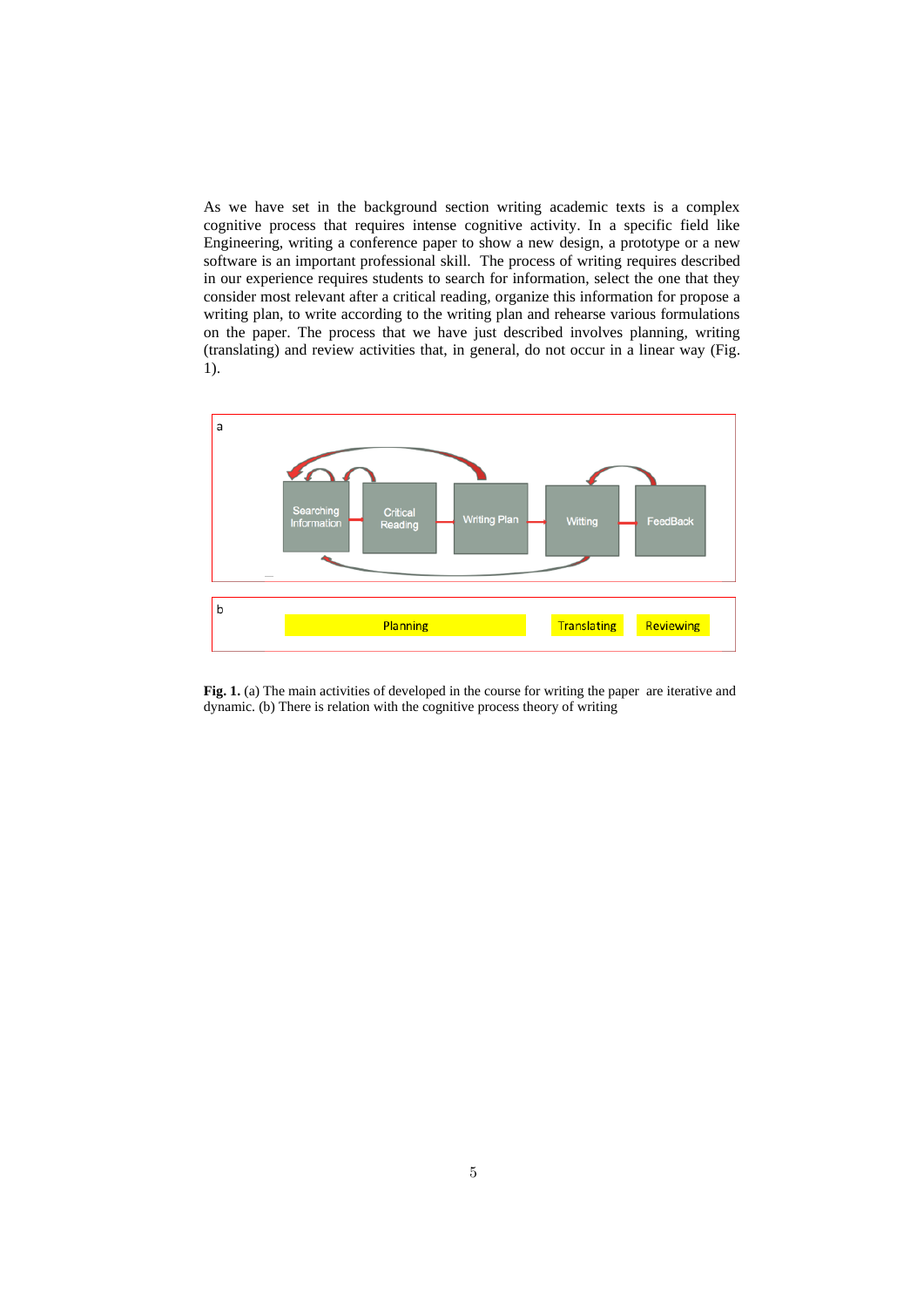#### **Table 2.** Deliverables of the Paper

|                                 | <b>Deliverables description</b>                                                                            | Week           |  |  |  |
|---------------------------------|------------------------------------------------------------------------------------------------------------|----------------|--|--|--|
|                                 |                                                                                                            | $\overline{2}$ |  |  |  |
| <b>Basic Information</b>        |                                                                                                            |                |  |  |  |
| a.                              | Present the keywords and synonymous related to the topic assigned                                          |                |  |  |  |
| b.                              | Present the Search Strategy used and the refined search strategy                                           |                |  |  |  |
| $c_{\cdot}$                     | Share in the course drive at least five related articles of the topics (justify why they<br>were selected) |                |  |  |  |
| d.                              | Complete the Paul-Elder template for critical reading for the five articles you selected                   |                |  |  |  |
| <b>Writing Plan</b>             |                                                                                                            | 3              |  |  |  |
| a.                              | Based on the previous activity develop your writing plan; consider IEEE section<br>format                  |                |  |  |  |
| b.                              | Use Title, subtitles and sub-subtitles.                                                                    |                |  |  |  |
| $c_{\cdot}$                     | Describe from general concepts to detailed concepts                                                        |                |  |  |  |
| d.                              | Consider at least 5 references from IEEEXplore, ACM Digital Library, SCOPUS,                               |                |  |  |  |
|                                 | WOS, SJR.                                                                                                  |                |  |  |  |
| Draft <sub>1</sub>              |                                                                                                            | 5              |  |  |  |
| a.                              | <b>IEEE</b> paper format                                                                                   |                |  |  |  |
| b.                              | 1 page and 10 references.                                                                                  |                |  |  |  |
| $\mathbf{c}$ .                  | No abstract, no introduction and no related works                                                          |                |  |  |  |
| Draft <sub>2</sub>              |                                                                                                            | 7              |  |  |  |
| a.                              | Make up observations in Draft 1                                                                            |                |  |  |  |
| b.                              | Write 2 pages and 10 references                                                                            |                |  |  |  |
| c.                              | No abstract, introduction and related work                                                                 |                |  |  |  |
| Draft <sub>3</sub>              |                                                                                                            | 10             |  |  |  |
| a.                              | Make up observations in Draft 2                                                                            |                |  |  |  |
| b.                              | Write 4 pages including Related Works and your Technical Proposal.                                         |                |  |  |  |
| $c_{-}$                         | No abstract and introduction                                                                               |                |  |  |  |
| d.                              | At least 15 references                                                                                     |                |  |  |  |
| Draft <sub>4</sub>              |                                                                                                            | 15             |  |  |  |
| a.                              | Make up observations in Draft 3                                                                            |                |  |  |  |
| b.                              | Write 6 pages with Abstract, Introduction and Conclusions                                                  |                |  |  |  |
| $\mathbf{c}$ .                  | At least 20 references                                                                                     |                |  |  |  |
| <b>Final paper</b>              |                                                                                                            |                |  |  |  |
| Make up observations in Draft 4 |                                                                                                            |                |  |  |  |

Fig. 2 shows a papers that correspond to the Draft 1 version, we can observe grammatical errors and also the use of citation that do not coincide with the IEEE standard. There is also a reference to Graphic 1 that was not found on the text. Students receive personal feedback after each presentation. Also we summarize common mistakes and prepare a special class to explain again the topics we have found still confuse or difficult for students.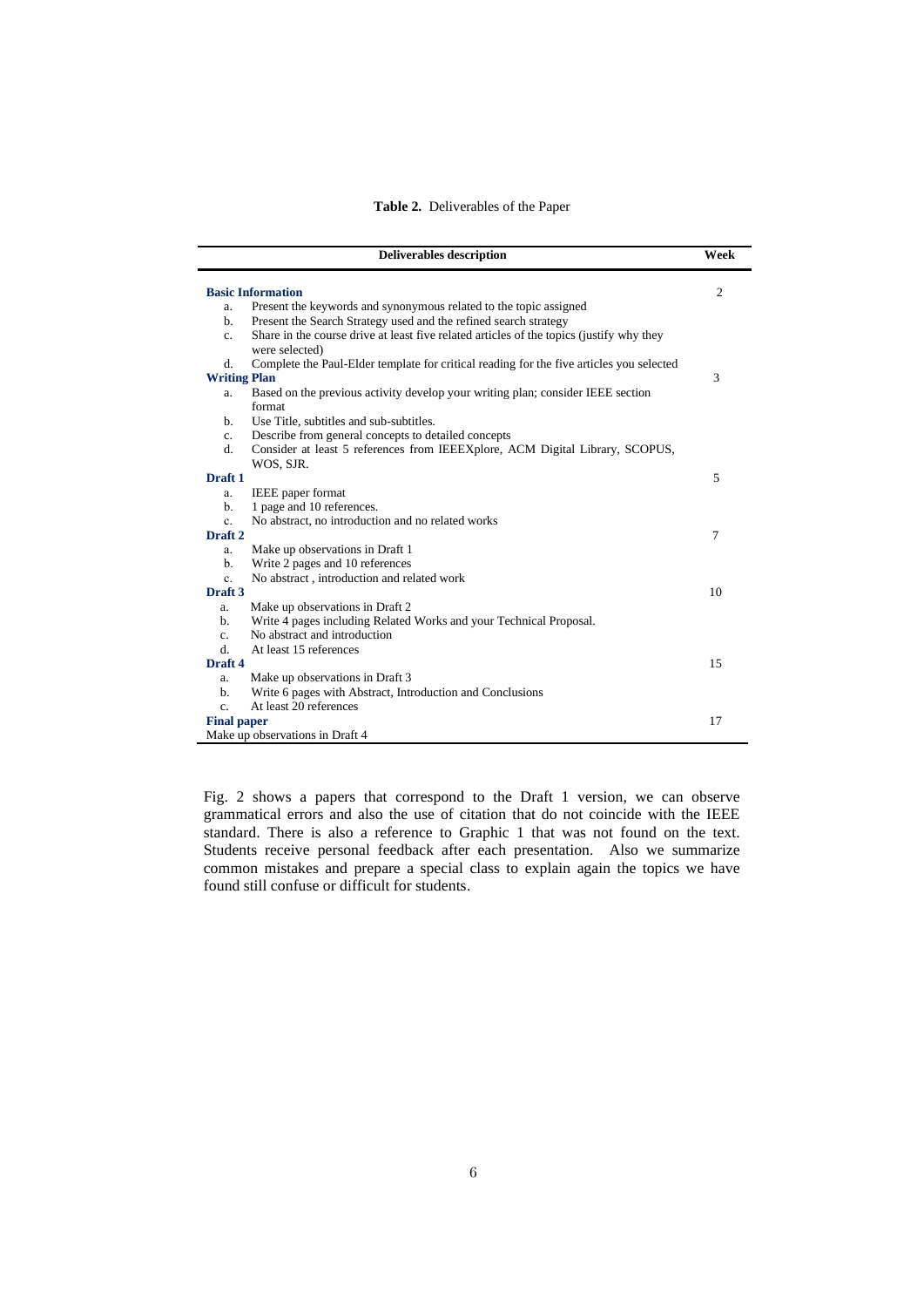

**Fig. 2** Paper in Draft 1 version

#### **4 Material and Methods**

This experience was implemented in the Escuela Profesional de Ingeniería de Sistemas at Universidad Nacional de San Agustin de Arequipa. To answer our research question "Is it possible to develop technical writing skills in Engineering under the conference paper format?, we conducted an exploratory study. The study population were 90 students from the second year of studies. The sample was stablished though a non-probabilistic convenience sampling with 50 students that were part of the course in semester 2020-A. Students have an age range between 18 and 20 years with no previous experience in writing technical article and no experience in reading technical conference article eater[16-17]. The objective was to verify the perception of the students about the developing technical writing skills under the conference paper format. The instrument was prepared based on the MUSIC Model [9] that consists of five components (1) empowerment, (2) usefulness, (3) success, (4) interest, and (5) caring. For measuring students' perceptions we focus only on Usefulness component. The instrument consists of eleven statements that students responded to on a 6-point Likert scale (ranging from "Strongly Disagree" to "Strongly Agree"). Questions are Q1: In general, writing a paper was useful to me, Q2: The writing paper process was beneficial to me Q3: I found the coursework to be relevant to my future. Q4: I will be able to use the knowledge I gained in this course, Q5: The knowledge I gained in this course is essential for my future.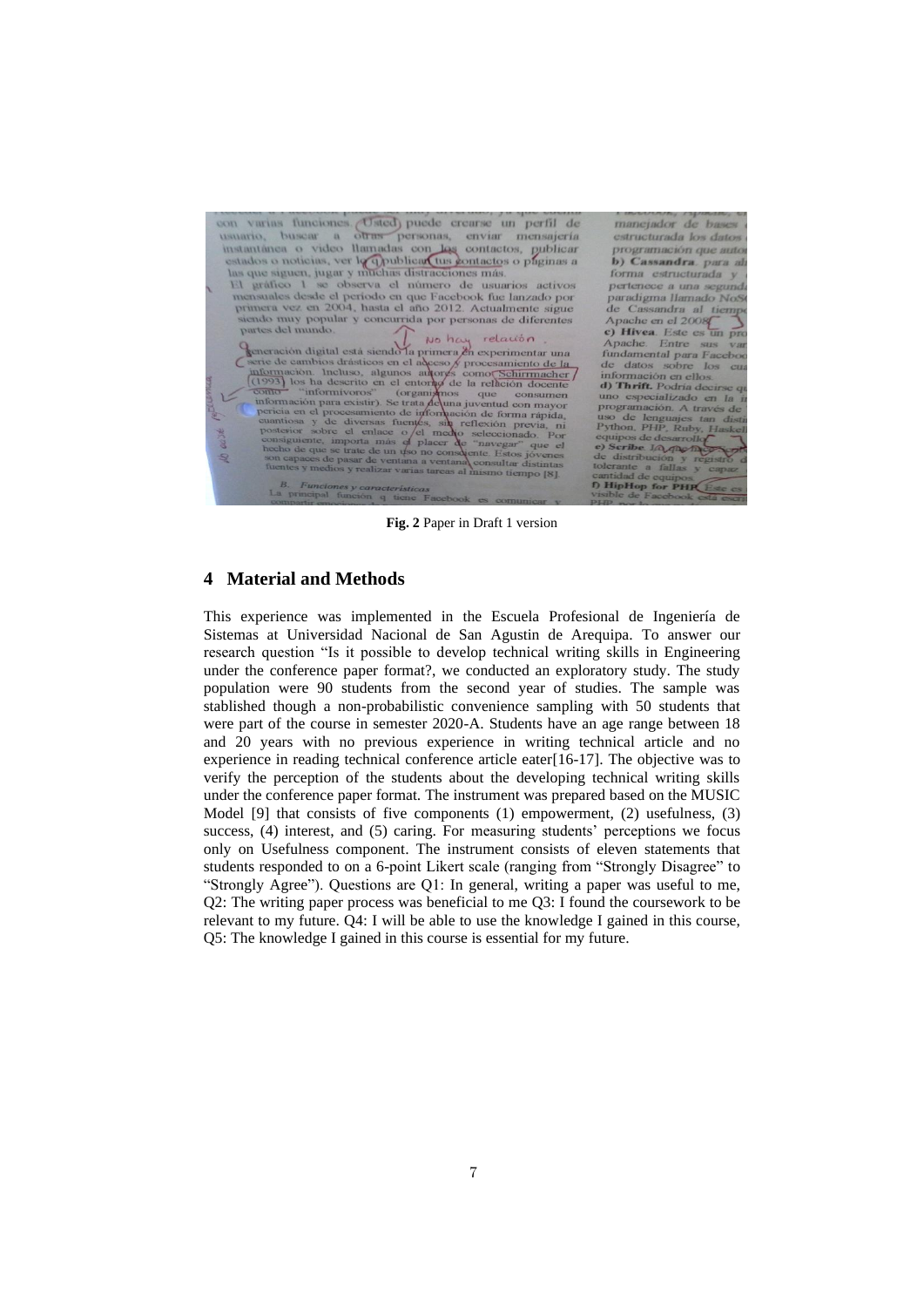| <b>Table 3. Results</b> |          |              |          |         |           |          |  |  |  |  |
|-------------------------|----------|--------------|----------|---------|-----------|----------|--|--|--|--|
| <b>Ouestion</b>         | Answer   |              |          |         |           |          |  |  |  |  |
|                         | Strongly | In           | Somehow  | Somehow | In        | Strongly |  |  |  |  |
|                         | Disagree | Disagreement | disagree | agree   | Agreement | Agree    |  |  |  |  |
| Q1                      |          |              |          | 4%      | 34%       | 62%      |  |  |  |  |
| Q <sub>2</sub>          |          |              | 0        | 10%     | 14%       | 76%      |  |  |  |  |
| Q3                      | 0        |              | 0        | 8%      | 38%       | 54%      |  |  |  |  |
| Q4                      | 0        |              |          | 4%      | 44%       | 52%      |  |  |  |  |
| Q5                      |          |              |          | 6%      | 28%       | 66%      |  |  |  |  |

#### **4. Results and Discussion**

Results in Table 3 shows values over de 50% in all the question in the Strongly Agree answer. Q2: "The writing paper process was beneficial to me" have scored higher with 76%. Considering only "In Agreement" and "Strongly Agree" results shows us that students consider Useful developing technical writing skills in more than 90%. We consider that the results allow us to affirm that we have a positive approach to answer our research question: it possible to develop technical writing skills in Engineering under the conference paper format.

From 2014 to 2020, the course has been taught for seven years. Each year we have had a range from 90 to 100 students. From the beginning, the course has been improved each year. We have emphasized the permanent feedback and incremented the lecture hours devoted to teach how to write the abstract, introduction, and related work. Supported in the experience of the first two years, we suggest reducing the number of students per group, by increasing the number of class sections. This reduced the student/faculty ratio to have more time for feedback sessions and include spaces for discussion. We have found it very useful to compile common mistakes and review the papers in special lectures asking students to suggest improvements to the papers we have shown as samples. In the writing process, the most common mistakes are made in the correct use of citations. Fig. 2 is a sample of it, many times students make a copy/paste from the original paper bringing a different kind of citation like APA (American Psychological Association). A second challenge is given by making a good argumentation when it comes to explaining related works and the similarities and differences with the work that students write. The incremental deliverables allow students to overcame common mistakes. We believe that teaching technical writing at the beginning is essential for students since we give them standards for writing, and they have other courses to apply what they have learned. It is also crucial to motivate them to keep on writing papers and to send them to conferences.

The closed work to ours is the presented by Popescu and Jovanovic [3] who introducing a writing assignments in an Electrical Circuits course, for electrical engineering technology students. Students were required to write a three-pages IEEE format paper. The topics for the assignment were selected from among the concepts studied in the course. The final paper was expected to contain the main results related to the selected topic, which, depending on the topic, could have been theorems,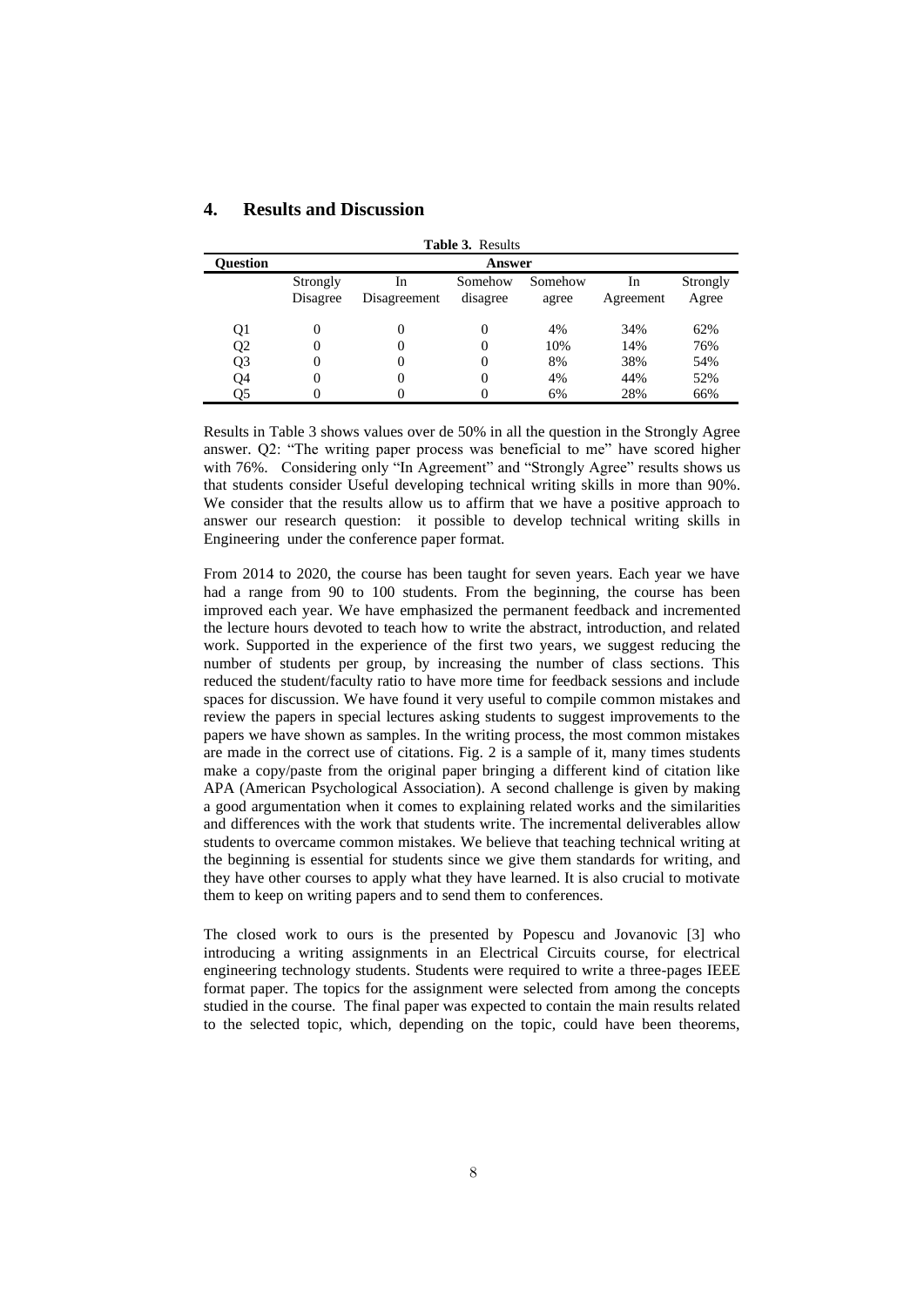formulas, examples with commentaries, relationships with other concepts, discussions on related applications, or other relevant information for the chosen topic. The main coincidence we found with our work are: both are IEEE conference paper-oriented, we consider the same important activities like: paper is well written, IEEE format is followed, no grammar or spelling errors, information is well organized in sections, relevant references are included and the proper format is used. One main different is that our work is a specific course in the curriculum that is devoted to teach technical writing while [3] presented and specific assignment as part of the course. Another difference is that we have show the detailed contents of the course that could be reproduced, we have also share the structure of the deliverables of the paper. The proposal has been structured under the cognitive theory process of writing.

#### **5. Conclusions**

Our work presents the experience of the development of technical writing skills in Engineering students based on a conference paper format. This experience teaches students the process of writing (planning, translating and reviewing) based on the theory of Flower and Hayes [12] and under the particularities of the production of technical paper in the disciplinary field of Engineering. The writing process is a complex process even more so if it is oriented to a Engineering conference. From a practical point of view students experience during seventeen weeks the dynamic and iterative writing process that includes activities such as information search (in reliable sources), critical reading, organization of the writing work, the writing itself and the reviewing . The results obtained describe in the previous section show us that there is a high acceptance of the importance of incorporating the practice of writing an article in conference format and that student consider it useful for their future professional live. Although the experience has been proven in students of Ingeniería de Sistemas we consider that the experience presented can be adapted to other specific Engineering field, making use of topics appropriate to each discipline. Likewise, starting in the early stages of study allows students to train in information literacy, critical reading and writing practices that are valuable not only for writing articles but for their lifelong learning.

#### **References**

- 1. National Academy of Engineering. The Engineer of 2020: Adapting Engineering Education to the New Century. Washington, D.C., (2004).
- 2. ABET. Criteria for Accrediting Engineering Programs, 2015 2016. http://www.abet.org/accreditation/accreditation-criteria/criteria-for-accreditingengineering-programs-2015-2016/#outcomes, , last accessed 2020/11/28.
- 3. Popescu, O., Jovanovic, V.M.: Introducing Writing Assignments in Engineering Technology Courses to Enhance Technical Writing Skills and Critical Thinking" (2016). Engineering Technology Faculty Publications. 71. https://digitalcommons.odu.edu/engtech\_fac\_pubs/71